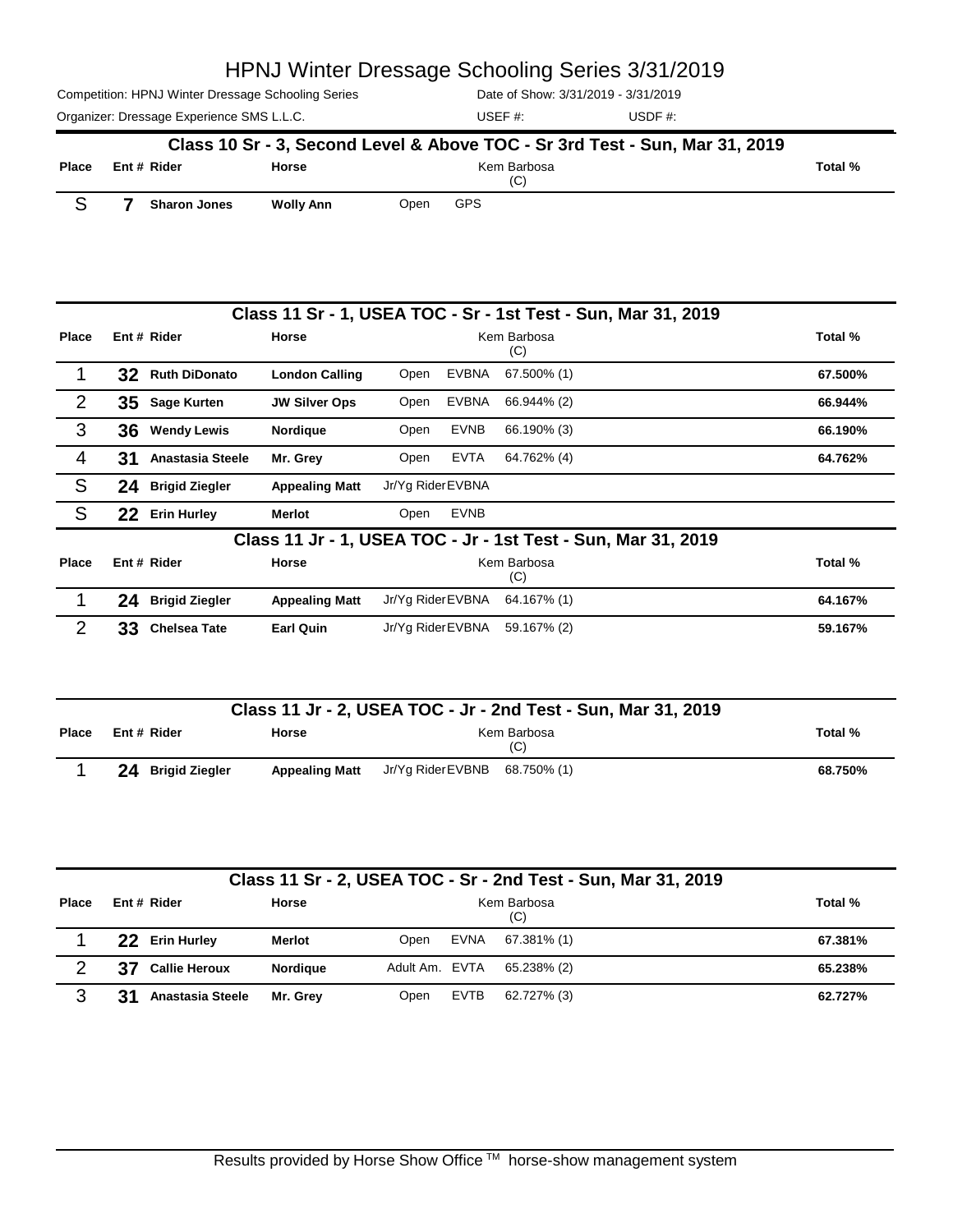Competition: HPNJ Winter Dressage Schooling Series

Date of Show: 3/31/2019 - 3/31/2019

|              |                   |               |             | Class 1 Jr, USDF Introductory Level Test A - Jr - Sun, Mar 31, 2019 |         |
|--------------|-------------------|---------------|-------------|---------------------------------------------------------------------|---------|
| <b>Place</b> | Ent # Rider       | Horse         |             | Kem Barbosa<br>(C)                                                  | Total % |
|              | 39 Brianna Warner | A Solid Alybi | Jr/Yg Rider | 67.500% (1)                                                         | 67.500% |
|              | 13 Barbara Brogan | Lyell         | Jr/Yg Rider |                                                                     |         |

|              | Class 1 Sr, USDF Introductory Level Test A - Sr - Sun, Mar 31, 2019 |                             |           |             |         |  |  |
|--------------|---------------------------------------------------------------------|-----------------------------|-----------|-------------|---------|--|--|
| <b>Place</b> | Kem Barbosa<br>Ent # Rider<br><b>Horse</b><br>(C)                   |                             |           |             |         |  |  |
|              | 30 Chamblyn Traino                                                  | Lil Hickory Widge Adult Am. |           | 62.813% (1) | 62.813% |  |  |
|              | <b>Brielle Roman</b>                                                | <b>Witch Hazel</b>          | Adult Am. | 61.875% (2) | 61.875% |  |  |

| Class 2 Jr, USDF Introductory Level Test B - Jr - Sun, Mar 31, 2019 |                       |               |             |                    |         |  |
|---------------------------------------------------------------------|-----------------------|---------------|-------------|--------------------|---------|--|
| <b>Place</b>                                                        | Ent # Rider           | <b>Horse</b>  |             | Kem Barbosa<br>(C) | Total % |  |
|                                                                     | 39.<br>Brianna Warner | A Solid Alybi | Jr/Yg Rider | 65.625% (1)        | 65.625% |  |
|                                                                     | Barbara Brogan        | Lyell         | Jr/Yg Rider |                    |         |  |

|              |                                                |              |           |                    | Class 2 Sr, USDF Introductory Level Test B - Sr - Sun, Mar 31, 2019 |         |
|--------------|------------------------------------------------|--------------|-----------|--------------------|---------------------------------------------------------------------|---------|
| <b>Place</b> | Ent # Rider                                    | <b>Horse</b> |           | Kem Barbosa<br>(C) |                                                                     | Total % |
|              | 30 Chamblyn Traino Lil Hickory Widge Adult Am. |              |           | 64.688% (1)        |                                                                     | 64.688% |
|              | 29<br>karen dushnick                           | Lucy         | Adult Am. |                    |                                                                     |         |

|       | Class 3 Jr, USDF Introductory Level Test C - Jr - Sun, Mar 31, 2019 |         |             |             |         |  |  |
|-------|---------------------------------------------------------------------|---------|-------------|-------------|---------|--|--|
| Place | Ent # Rider<br>Kem Barbosa<br><b>Horse</b><br>(C)                   |         |             |             |         |  |  |
|       | 12<br>Barbara Brogan                                                | Webster | Jr/Yg Rider | 63.250% (1) | 63.250% |  |  |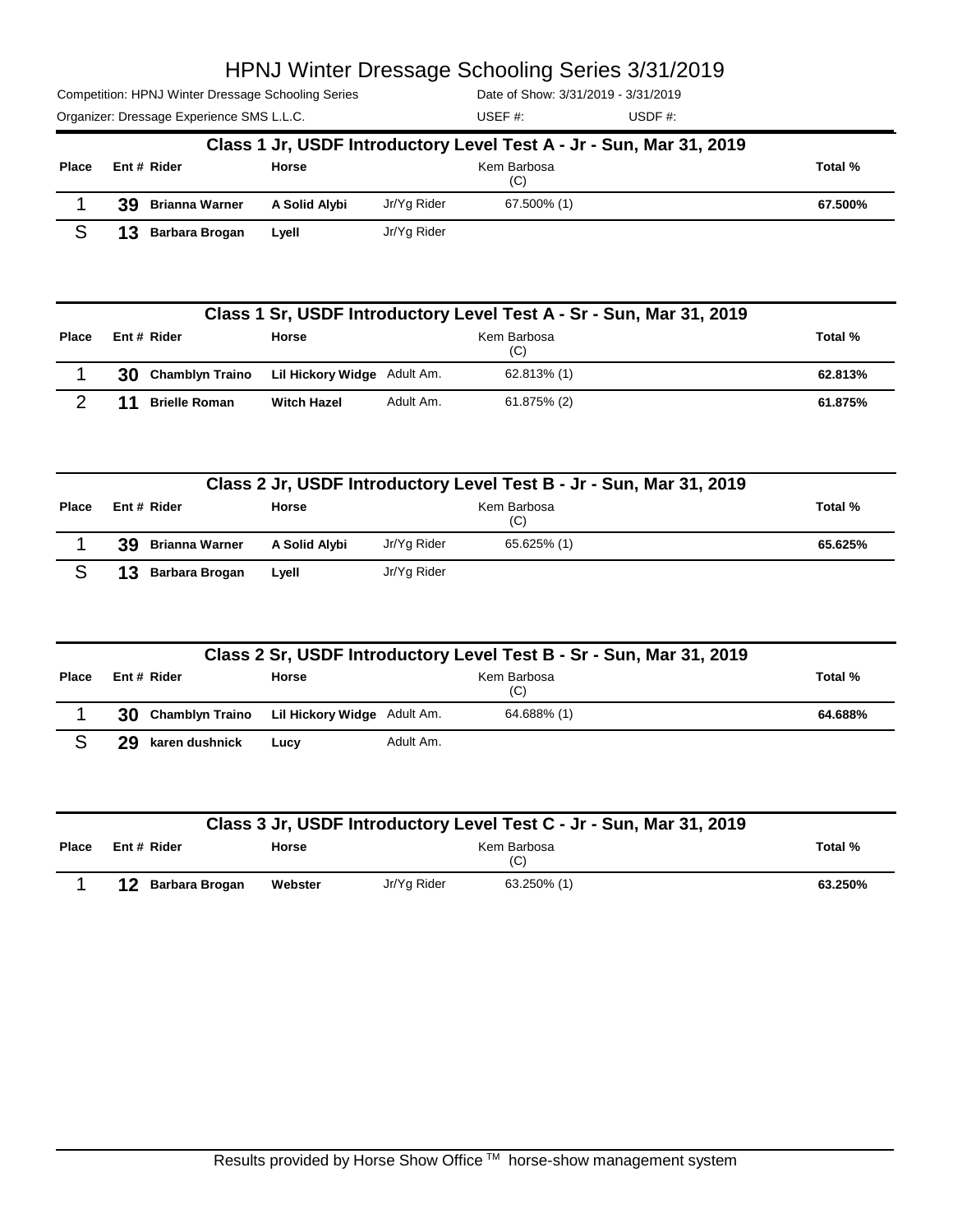Competition: HPNJ Winter Dressage Schooling Series

Date of Show: 3/31/2019 - 3/31/2019

|       | Class 3 Sr., USDF Introductory Level Test C - Sr - Sun, Mar 31, 2019 |                             |                    |         |  |  |
|-------|----------------------------------------------------------------------|-----------------------------|--------------------|---------|--|--|
| Place | Ent # Rider                                                          | <b>Horse</b>                | Kem Barbosa<br>(C) | Total % |  |  |
|       | 30<br><b>Chamblyn Traino</b>                                         | Lil Hickory Widge Adult Am. | 61.500% (1)        | 61.500% |  |  |

|                |    |                          |                                 |             | Class 4 Jr, USEF Training Level Test 1 - Jr - Sun, Mar 31, 2019         |         |
|----------------|----|--------------------------|---------------------------------|-------------|-------------------------------------------------------------------------|---------|
| Place          |    | Ent # Rider              | Horse                           |             | Kem Barbosa<br>(C)                                                      | Total % |
| 1              | 34 | <b>Cheyenne Lord</b>     | <b>Bonjour Cadeau</b>           | Jr/Yg Rider | 66.923% (1)                                                             | 66.923% |
| $\overline{2}$ | 10 | <b>Caroline Giunco</b>   | Standing Ovation Jr/Yg Rider    |             | 63.269% (2)                                                             | 63.269% |
| 3              | 12 | <b>Barbara Brogan</b>    | Webster                         | Jr/Yg Rider | 62.692% (3)                                                             | 62.692% |
| 4              | 9  | <b>Madison Davies</b>    | Ivan                            | Jr/Yg Rider | 61.154% (4)                                                             | 61.154% |
| 5              | 28 | <b>Taylor Picchierri</b> | solid value                     | Jr/Yg Rider | 58.462% (5)                                                             | 58.462% |
|                |    |                          |                                 |             | Class 5 Jr, USEF Training Level Test 2 - Jr - Sun, Mar 31, 2019         |         |
| <b>Place</b>   |    | Ent # Rider              | <b>Horse</b>                    |             | Kem Barbosa<br>(C)                                                      | Total % |
| 1              | 41 | <b>Abbey Schneider</b>   | Count of Montecri Jr/Yg Rider   |             | 70.172% (1)                                                             | 70.172% |
| $\overline{2}$ | 21 | Sara Wichrowski          | Ima Zappy Diamo Jr/Yg Rider     |             | 68.103% (2)                                                             | 68.103% |
| 3              | 34 | <b>Cheyenne Lord</b>     | <b>Bonjour Cadeau</b>           | Jr/Yg Rider | 67.586% (3)                                                             | 67.586% |
| $\overline{4}$ | 15 | Luca Bottitta            | Carmella                        | Jr/Yg Rider | 64.655% (4)                                                             | 64.655% |
| 5              | 9  | <b>Madison Davies</b>    | Ivan                            | Jr/Yg Rider | 61.207% (5)                                                             | 61.207% |
| 6              | 28 | <b>Taylor Picchierri</b> | solid value                     | Jr/Yg Rider | 59.655% (6)                                                             | 59.655% |
|                | 10 | <b>Caroline Giunco</b>   | Standing Ovation Jr/Yg Rider    |             | 59.483% (7)                                                             | 59.483% |
|                |    |                          |                                 |             | Class 6 Jr, USEF Training Level Test 3 - Jr - Sun, Mar 31, 2019         |         |
| Place          |    | Ent # Rider              | Horse                           |             | Kem Barbosa<br>(C)                                                      | Total % |
| 1              | 41 | <b>Abbey Schneider</b>   | Count of Montecri Jr/Yg Rider   |             | 67.069% (1)                                                             | 67.069% |
| $\overline{2}$ | 21 | Sara Wichrowski          | Ima Zappy Diamo Jr/Yg Rider     |             | 66.724% (2)                                                             | 66.724% |
| 3              |    | 15 Luca Bottitta         | Carmella                        | Jr/Yg Rider | 63.103% (3)                                                             | 63.103% |
|                |    |                          |                                 |             | Class 12 Sr - 1, Western Dressage TOC Sr - 1st Test - Sun, Mar 31, 2019 |         |
| Place          |    | Ent # Rider              | Horse                           |             | Kem Barbosa<br>(C)                                                      | Total % |
| S              | 19 | Joann Sarni              | Colonel Doc Badg Adult Am. WDB2 |             |                                                                         |         |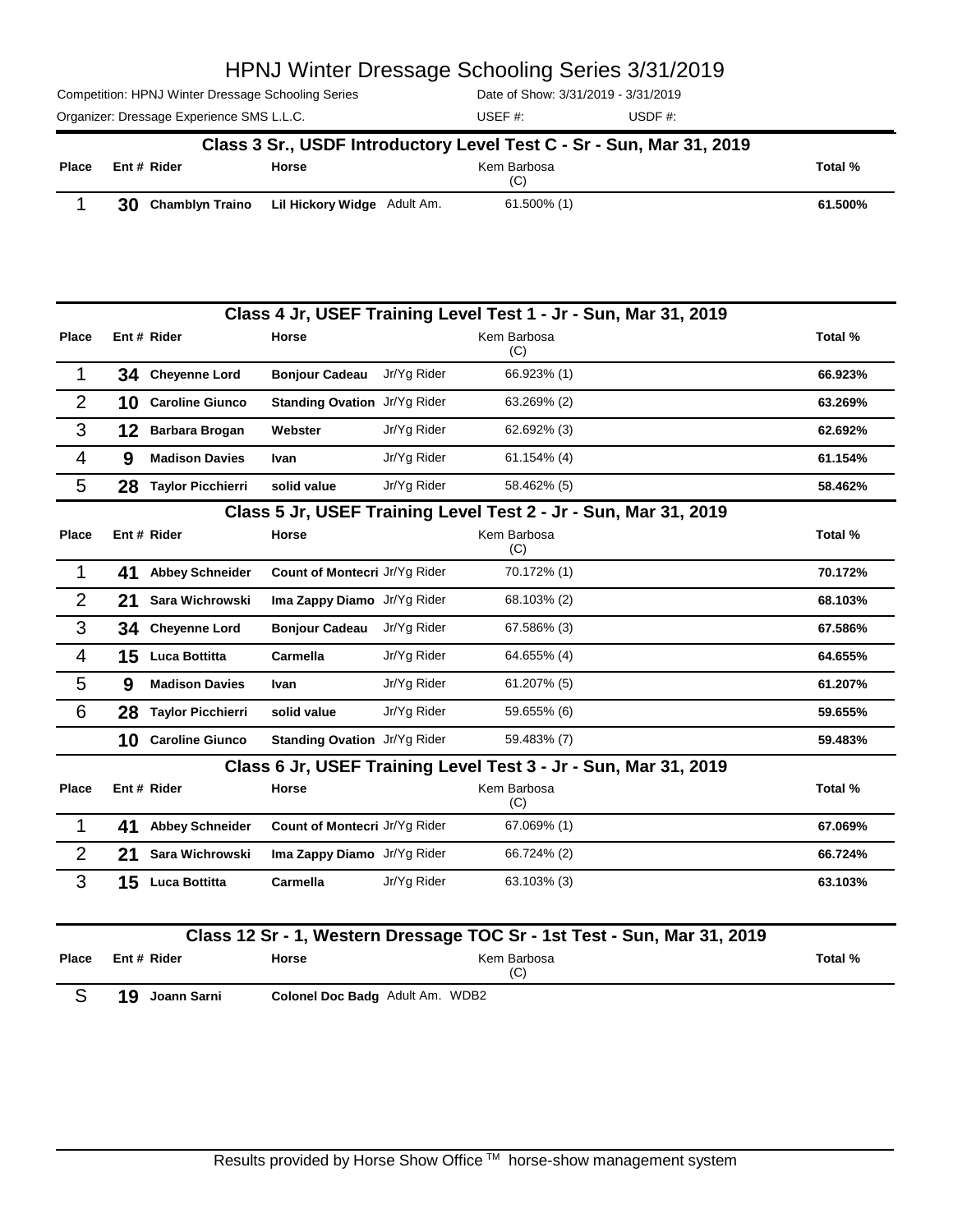Competition: HPNJ Winter Dressage Schooling Series

Date of Show: 3/31/2019 - 3/31/2019

Organizer: Dressage Experience SMS L.L.C. USER #: USDF #: USDF #: USEF #: **Class 12 Sr - 2, Western Dressage TOC Sr - 2nd Test - Sun, Mar 31, 2019**

| <b>Place</b>   |    | Ent#Rider                                       | <b>Horse</b>                    |           | Kem Barbosa<br>(C)                                              | Total % |
|----------------|----|-------------------------------------------------|---------------------------------|-----------|-----------------------------------------------------------------|---------|
| S              | 19 | Joann Sarni                                     | Colonel Doc Badg Adult Am. WDB1 |           |                                                                 |         |
|                |    |                                                 |                                 |           |                                                                 |         |
|                |    |                                                 |                                 |           | Class 4 Sr, USEF Training Level Test 1 - Sr - Sun, Mar 31, 2019 |         |
| Place          |    | Ent# Rider                                      | Horse                           |           | Kem Barbosa<br>(C)                                              | Total % |
|                | 8  | <b>Wendy Lewis</b>                              | <b>Drachen</b>                  | Open      | 64.808% (1)                                                     | 64.808% |
| $\overline{2}$ | 14 | <b>Brandi Nice</b>                              | <b>Marimba</b>                  | Adult Am. | 63.269% (2)                                                     | 63.269% |
| 3              | 16 | <b>Gudrun Bottitta</b>                          | <b>Trusie</b>                   | Open      | 61.923% (3)                                                     | 61.923% |
| 4              | 17 | Sharielle Lawrence HS Wrosaletti                |                                 | Adult Am. | 45.962% (4)                                                     | 45.962% |
|                |    |                                                 |                                 |           | Class 5 Sr, USEF Training Level Test 2- Sr - Sun, Mar 31, 2019  |         |
| Place          |    | Ent # Rider                                     | <b>Horse</b>                    |           | Kem Barbosa<br>(C)                                              | Total % |
|                | 25 | <b>Jennifer Angell</b>                          | Cobalt                          | Adult Am. | 68.276% (1)                                                     | 68.276% |
| $\overline{2}$ | 8  | <b>Wendy Lewis</b>                              | <b>Drachen</b>                  | Open      | 67.414% (2)                                                     | 67.414% |
| 3              | 16 | <b>Gudrun Bottitta</b>                          | <b>Trusie</b>                   | Open      | 63.621% (3)                                                     | 63.621% |
| S              |    | 26 Laurette Simanski C M Flip Over Me Adult Am. |                                 |           |                                                                 |         |
|                |    |                                                 |                                 |           | Class 7 Jr, USEF First Level Test 1 - Jr - Sun, Mar 31, 2019    |         |
| <b>Place</b>   |    | Ent # Rider                                     | Horse                           |           | Kem Barbosa<br>(C)                                              | Total % |

|     |                     |                            |             | (C)         |         |
|-----|---------------------|----------------------------|-------------|-------------|---------|
| -27 | Caiden Ridgway      | Kynynmont Cody Jr/Yg Rider |             | 67.069% (1) | 67.069% |
|     | <b>Emily Bansky</b> | <b>Moon Dance</b>          | Jr/Yg Rider | 65.517% (2) | 65.517% |

#### **Class 10 Jr - 1, Second Level & Above TOC - Jr 1st Test - Sun, Mar 31, 2019**

| <b>Place</b> |    | Ent # Rider         | <b>Horse</b>          |             |     | Kem Barbosa<br>(C) | Total % |
|--------------|----|---------------------|-----------------------|-------------|-----|--------------------|---------|
|              | 13 | Barbara Brogan      | Lyell                 | Jr/Yg Rider | -22 | 65.976% (1)        | 65.976% |
| ◠            |    | Barbara Brogan      | <b>Whispering Ash</b> | Jr/Yg Rider | -21 | 64.054% (2)        | 64.054% |
| າ            | 40 | <b>Grace Culley</b> | <b>Ucarius</b>        | Jr/Yg Rider | JT  | 62.273% (3)        | 62.273% |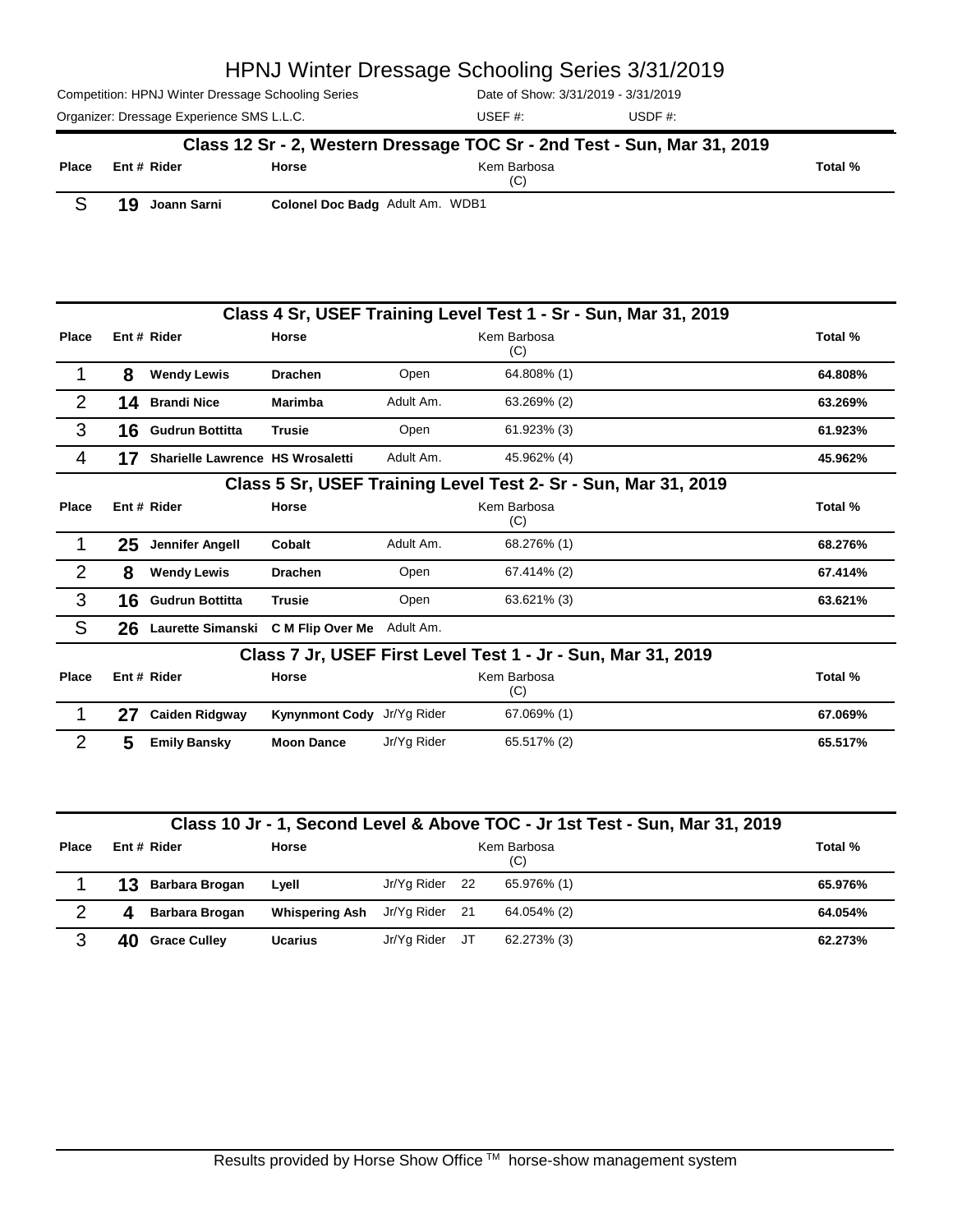Competition: HPNJ Winter Dressage Schooling Series

Date of Show: 3/31/2019 - 3/31/2019

|       | Class 13 Jr, Dressage Seat Equitation Jr - Sun, Mar 31, 2019 |                            |                    |         |  |  |  |  |  |
|-------|--------------------------------------------------------------|----------------------------|--------------------|---------|--|--|--|--|--|
| Place | Ent # Rider                                                  | <b>Horse</b>               | Kem Barbosa<br>(C) | Total % |  |  |  |  |  |
|       | 27<br><b>Caiden Ridgway</b>                                  | Kynynmont Cody Jr/Yg Rider | 75.000% (1)        | 75.000% |  |  |  |  |  |

|       | Class 8 Jr, USEF First Level Test 2 - Jr - Sun, Mar 31, 2019 |                   |                    |             |         |  |  |  |  |
|-------|--------------------------------------------------------------|-------------------|--------------------|-------------|---------|--|--|--|--|
| Place | Ent # Rider                                                  | <b>Horse</b>      | Kem Barbosa<br>(C) |             |         |  |  |  |  |
|       | <b>Emily Bansky</b>                                          | <b>Moon Dance</b> | Jr/Ya Rider        | 63.857% (1) | 63.857% |  |  |  |  |

|                |                                                              |                                  |                          |           | Class 6 Sr, USEF Training Level Test 3 - Sr - Sun, Mar 31, 2019 |         |  |  |  |
|----------------|--------------------------------------------------------------|----------------------------------|--------------------------|-----------|-----------------------------------------------------------------|---------|--|--|--|
| <b>Place</b>   |                                                              | Ent # Rider                      | <b>Horse</b>             |           | Kem Barbosa<br>(C)                                              | Total % |  |  |  |
|                | 23                                                           | Stephanie Burgess HS Wrosaletti  |                          | Open      | 68.793% (1)                                                     | 68.793% |  |  |  |
| $\overline{2}$ | 18                                                           | <b>Pam Kusnirik</b>              | All Jazz' Dup            | Adult Am. | 65.862% (2)                                                     | 65.862% |  |  |  |
| 3              | 6                                                            | <b>Rebecca Hendrix</b>           | Image ByU                | Adult Am. | 61.379% (3)                                                     | 61.379% |  |  |  |
| $\overline{4}$ | 42                                                           | <b>Yasmin Mahmood</b>            | <b>Beauregarde</b>       | Adult Am. | 59.655% (4)                                                     | 59.655% |  |  |  |
| 5              | 38                                                           | <b>Roni DeCesare</b>             | <b>Charlie</b>           | Adult Am. | 57.414% (5)                                                     | 57.414% |  |  |  |
| S              | 17                                                           | Sharielle Lawrence HS Wrosaletti |                          | Adult Am. |                                                                 |         |  |  |  |
|                | Class 7 Sr, USEF First Level Test 1 - Sr - Sun, Mar 31, 2019 |                                  |                          |           |                                                                 |         |  |  |  |
| <b>Place</b>   |                                                              | Ent # Rider                      | Horse                    |           | Kem Barbosa<br>(C)                                              | Total % |  |  |  |
| 1              | 23                                                           | Stephanie Burgess HS Wrosaletti  |                          | Open      | 69.655% (1)                                                     | 69.655% |  |  |  |
| 2              | 18                                                           | <b>Pam Kusnirik</b>              | All Jazz' Dup            | Adult Am. | 65.000% (2)                                                     | 65.000% |  |  |  |
| 3              | 42                                                           | <b>Yasmin Mahmood</b>            | <b>Beauregarde</b>       | Adult Am. | 60.172% (3)                                                     | 60.172% |  |  |  |
| $\overline{4}$ | 38                                                           | <b>Roni DeCesare</b>             | <b>Charlie</b>           | Adult Am. | 56.552% (4)                                                     | 56.552% |  |  |  |
| 5              | 6                                                            | <b>Rebecca Hendrix</b>           | Image ByU                | Adult Am. | 55.690% (5)                                                     | 55.690% |  |  |  |
| S              | 17                                                           | Sharielle Lawrence HS Wrosaletti |                          | Adult Am. |                                                                 |         |  |  |  |
|                |                                                              |                                  |                          |           | Class 8 Sr, USEF First Level Test 2 - Sr - Sun, Mar 31, 2019    |         |  |  |  |
| Place          |                                                              | Ent # Rider                      | Horse                    |           | Kem Barbosa<br>(C)                                              | Total % |  |  |  |
| 1              | 1                                                            | <b>Carey Williams</b>            | Rewarding Mome Adult Am. |           | 66.286% (1)                                                     | 66.286% |  |  |  |
| S              | 42                                                           | Yasmin Mahmood                   | <b>Beauregarde</b>       | Adult Am. |                                                                 |         |  |  |  |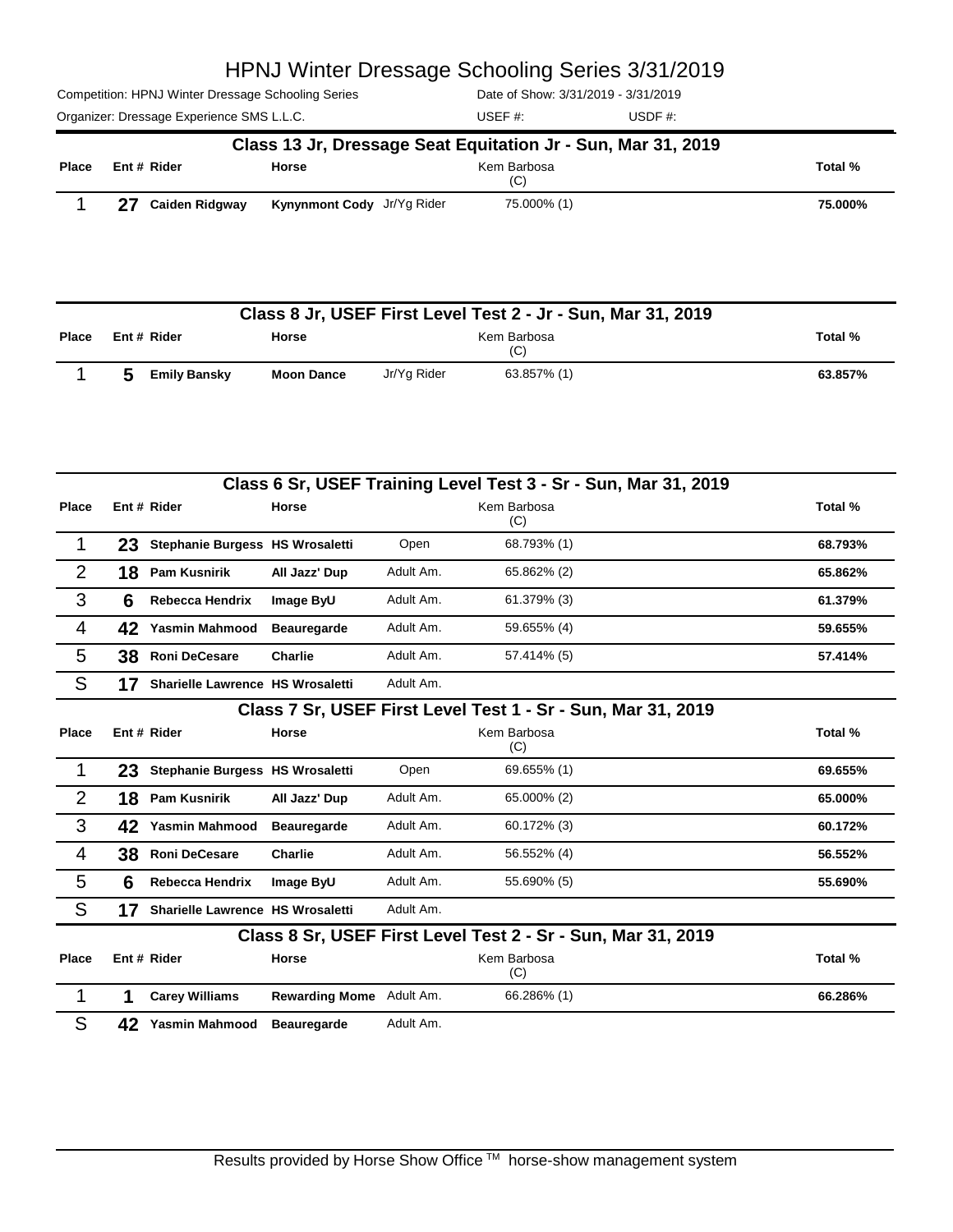Competition: HPNJ Winter Dressage Schooling Series

Date of Show: 3/31/2019 - 3/31/2019

|              |                    |              |                | Class 10 Jr - 3, Second Level & Above TOC - Jr 3rd Test - Sun, Mar 31, 2019 |         |
|--------------|--------------------|--------------|----------------|-----------------------------------------------------------------------------|---------|
| <b>Place</b> | Ent # Rider        | Horse        |                | Kem Barbosa<br>(C)                                                          | Total % |
|              | <b>Paige Wolfe</b> | Diavoletto 3 | Jr/Ya Rider YT | 59.412% (1)                                                                 | 59.412% |

|              | Class 9 Sr, USEF First Level Test 3 - Sr - Sun, Mar 31, 2019 |                           |                                 |           |                    |         |  |  |  |
|--------------|--------------------------------------------------------------|---------------------------|---------------------------------|-----------|--------------------|---------|--|--|--|
| <b>Place</b> |                                                              | Ent# Rider                | <b>Horse</b>                    |           | Kem Barbosa<br>(C) | Total % |  |  |  |
|              |                                                              | <b>Carey Williams</b>     | <b>Rewarding Mome</b> Adult Am. |           | 68.333% (1)        | 68.333% |  |  |  |
| ⌒            | 20                                                           | <b>Christy Pellegrino</b> | <b>Christmas Eve</b>            | Adult Am. | 60.694% (2)        | 60.694% |  |  |  |

|              | Class 11 Sr - 3, USEA TOC - Sr - 3rd Test - Sun, Mar 31, 2019 |              |                    |         |  |  |  |  |  |
|--------------|---------------------------------------------------------------|--------------|--------------------|---------|--|--|--|--|--|
| <b>Place</b> | Ent # Rider                                                   | <b>Horse</b> | Kem Barbosa<br>(C) | Total % |  |  |  |  |  |
|              | 43<br>Teena Olson                                             | Em-A-Pro     | Adult Am. EVBNB    |         |  |  |  |  |  |

|              | Class 13 Sr, Dressage Seat Equitation Sr - Sun, Mar 31, 2019 |                                                 |                                 |                    |         |  |  |  |  |  |
|--------------|--------------------------------------------------------------|-------------------------------------------------|---------------------------------|--------------------|---------|--|--|--|--|--|
| <b>Place</b> |                                                              | Ent # Rider                                     | <b>Horse</b>                    | Kem Barbosa<br>(C) | Total % |  |  |  |  |  |
|              |                                                              | 26 Laurette Simanski C M Flip Over Me Adult Am. |                                 |                    |         |  |  |  |  |  |
|              |                                                              | <b>Carev Williams</b>                           | <b>Rewarding Mome</b> Adult Am. |                    |         |  |  |  |  |  |

| Class 10 Jr - 2, Second Level & Above TOC - Jr 2nd Test - Sun, Mar 31, 2019 |  |
|-----------------------------------------------------------------------------|--|
|-----------------------------------------------------------------------------|--|

| Place |    | Ent # Rider     | Horse                 |                |      | Kem Barbosa<br>(C) | Total % |
|-------|----|-----------------|-----------------------|----------------|------|--------------------|---------|
|       | 13 | Barbara Brogan  | Lyell                 | Jr/Yg Rider    | - 23 | 63.095% (1)        | 63.095% |
|       |    | 40 Grace Culley | <b>Ucarius</b>        | Jr/Yg Rider    | JI.  | 62.059% (2)        | 62.059% |
| ⌒     |    | Barbara Brogan  | <b>Whispering Ash</b> | Jr/Yg Rider 22 |      | 60.610% (3)        | 60.610% |